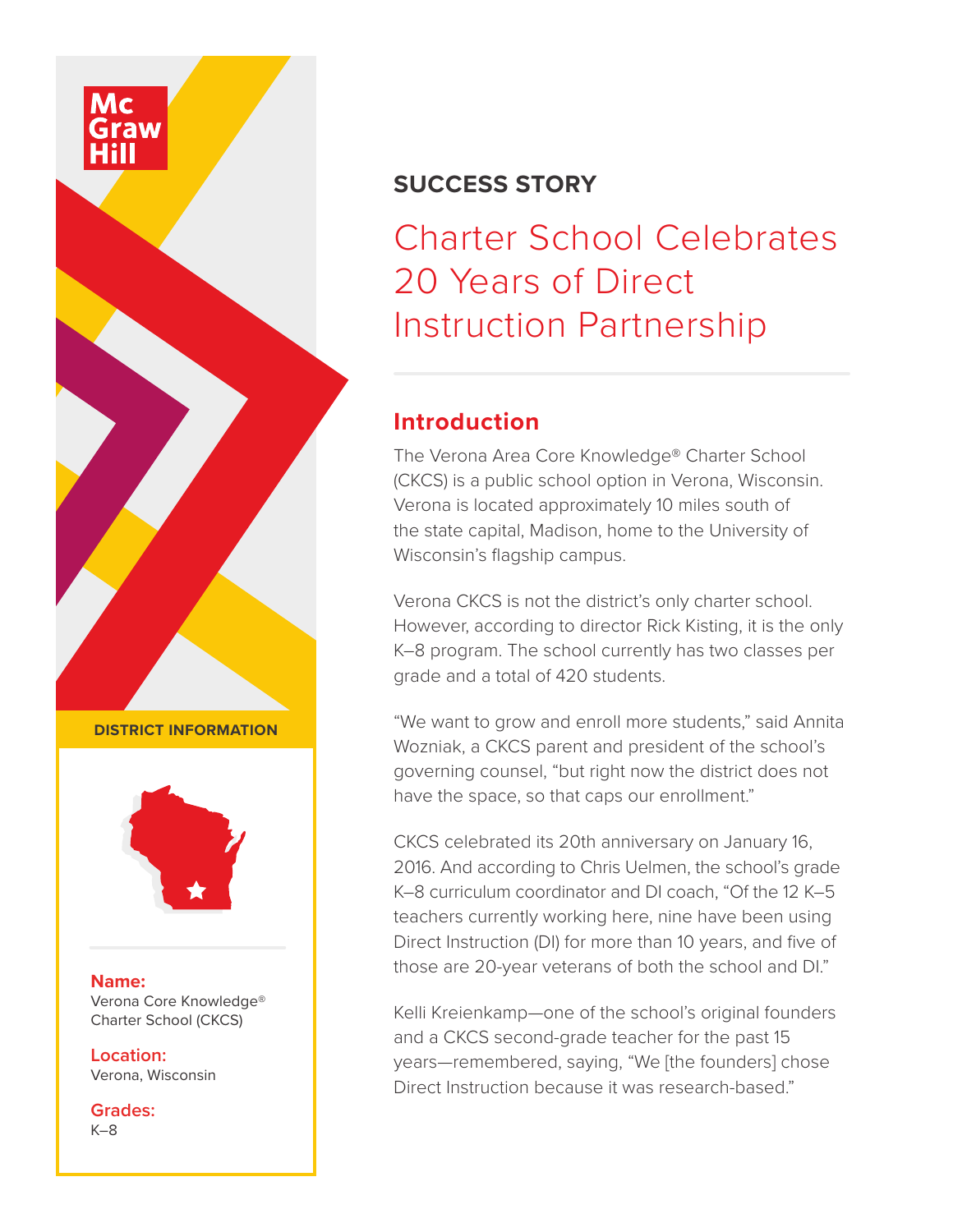

"We thought it was important to go with a learning system that had solid research behind it—something that was not just anecdotal," said Kreienkamp. She had been a private tutor using DI before the founding of CKCS and had seen what she calls "amazing success" with students at all grade levels.

CKCS integrates effective traditional and contemporary teaching methods to create a dynamic learning environment for all students. The school uses the Core Knowledge® Learning Sequence, a detailed and systematic curriculum content guide for each grade level that can be taught consistently year after year. CKCS also employs a number of McGraw Hill Direct Instruction programs, including *Connecting Math Concepts®, Reading Mastery®,* and *Corrective Reading®.* The school's website notes, "Direct Instruction used in K–5 reading, spelling, written language, and math go hand-in-hand with the Core Knowledge® Sequence."

There is a waiting list to get into CKCS because of its well-known excellence and proven results. During the 2013–14 school year, the school had higher percentages of students in grades 3–8 scoring "Proficient plus Advanced" in reading than either the district or the state of Wisconsin.

## **Teaching All Students to Mastery**

According to Uelmen, all K–5 classes at Verona CKCS teach Direct Instruction for reading and math at the same time. "This allows us to assess the students and group them into flexible instructional groups across grade levels according to their individual skills and level of mastery," she said. "The students are carefully monitored by their teacher and by me. The built-in program assessments and day-to-day feedback provide valuable information about student learning and let us know if students are at mastery or not. Based on what we see, children can move up or down in instructional groups, if that is what is necessary—depending on their week-to-week performance."

Kisting knows the importance of having teachers who are well-versed and trained in Direct Instruction. "That's Chris' job as our curriculum coordinator and DI guru," he said. "She does a great job of working with staff, working with new staff as they come in, to make sure they're adequately trained and continually updated. Her position is invaluable to the program and its success.

"Our specific goals for this year include focusing on students who are really struggling, at the lower end in terms of our reading and math data, which we currently use as our metrics.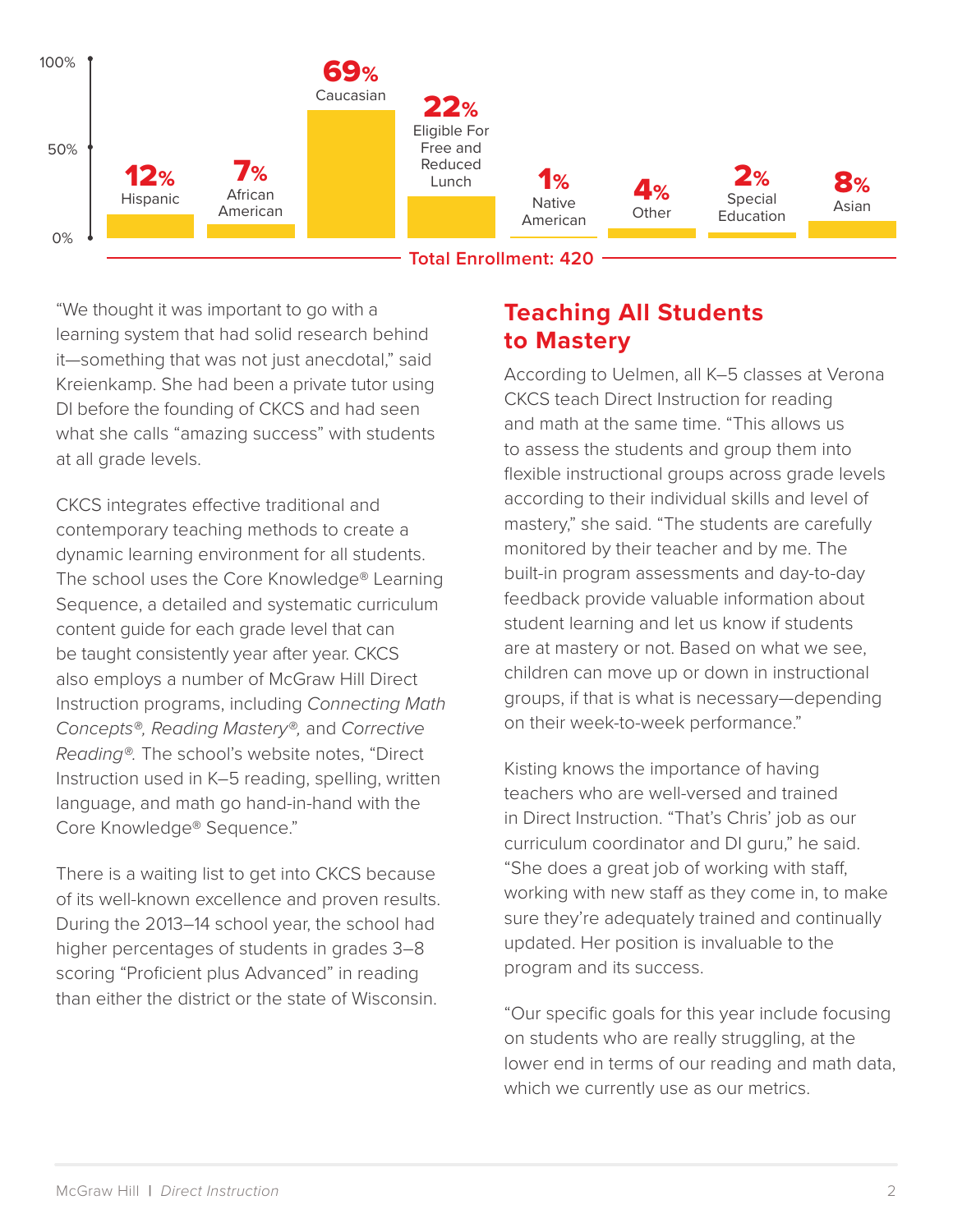Direct Instruction is just one part of that process, but it's a huge part," said Kisting.

### **Continuous Improvement with DI**

Although the CKCS teachers have been using DI for anywhere from five to 20 years, implementation is ongoing.

"One of our main goals has always been to maintain the DI program's integrity because it works so well," said Wozniak. "Every year we are focused on ongoing implementation and protecting the fidelity of the program, the proper coaching of our teachers, the continuous review of the data we're collecting on a daily basis, and the results we're seeing that allow us to continue enrolling. We want to grow and offer more and more children the opportunity to do well in both elementary and middle school."

Kreienkamp agreed. "Again, the most important thing about DI is having highly qualified teachers. DI is only effective when teachers are really trained to use it to its fullest. At our school, that is priority number one."

> *DI is scripted, but when you put that script into the hands of a highly skilled teacher trained in DI, it comes alive. Just as an actor on stage with a script can make a play come alive.*

**–Chris Uelmen** Grade K–8 Curriculum Coordinator and DI Coach

*I feel that the Direct Instruction program really sets students up for success.*

**–Bridget Baxter** Elementary Resource Teacher and Former DI Student

"Teachers are trained," said Uelmen, "but it's that onsite, ongoing coaching that makes sure things are going well and teachers have the support they need."

According to Uelmen, this support pays off. "When you put that script into the hands of a highly skilled teacher trained in DI, it comes alive. Just as an actor on stage with a script can make a play come alive."

# **Analytics Prove Effectiveness and Success**

The teachers who have been using DI for years are very supportive of the program. So are the students. Bridget Baxter a CKCS elementary resource teacher, is also a former student who was taught with Direct Instruction. "My strongest memory of being a DI student is a sense of belonging. Having personalized groups based on students' abilities really made me feel like each teacher genuinely cared about my learning. I knew that even though math wasn't my strongest subject, I would be in a 'just right' group that was going to help me improve. I feel that the Direct Instruction program really sets students up for success."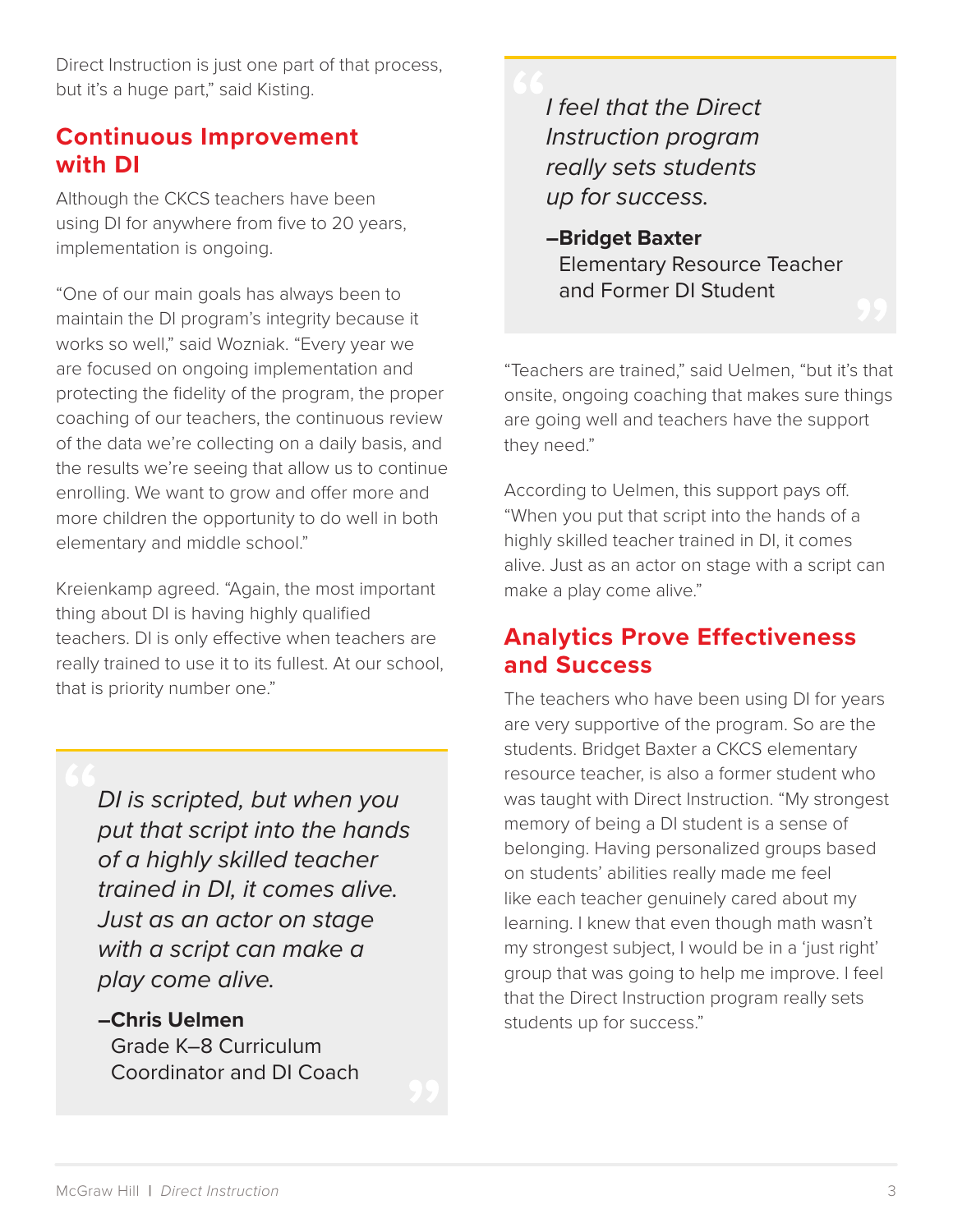*One of our main goals has always been to maintain the DI program's integrity because it works so well.*

**–Annita Wozniak** CKCS Parent and President of CKCS Governing Council

"They love Direct Instruction," said Kreienkamp of her second-grade students. "It is fast-paced and keeps them really engaged. And when they find out the things they're learning about, they say things like, 'This is really easy.' I tell them, 'These are things middle school students do,' so they get really excited. There is nothing about it that I do not like. I think that it has worked well with every child who has walked through this school because they are being taught at their instructional level rather than their grade level."

Kreienkamp's enthusiasm is supported by the 2012–13 school year Measures of Academic Progress (MAP) test results. For grades 3–8, the average percentage of students demonstrating proficiency in reading was 73 percent, while an average of 81 percent displayed proficiency in mathematics.

Stanford Achievement Test -10 (SAT-10) results have consistently shown significant growth for CKCS students at the end of first grade when compared to their kindergarten entry-level or baseline scores. The chart below represents SAT-10 results from a cohort of first-grade students in spring of 2014 as compared to their entry-level scores in fall of 2012.

"Our school was started by a contract with the district that identified DI as our core instructional program," Kreienkamp remembered. "So we have had full-scale implementation of Direct Instruction for almost two full decades. We have seen excellent results since the very first year."



### **Measures of Academic Progress (MAP) Test Results**

### **SAT-10 Test Results**